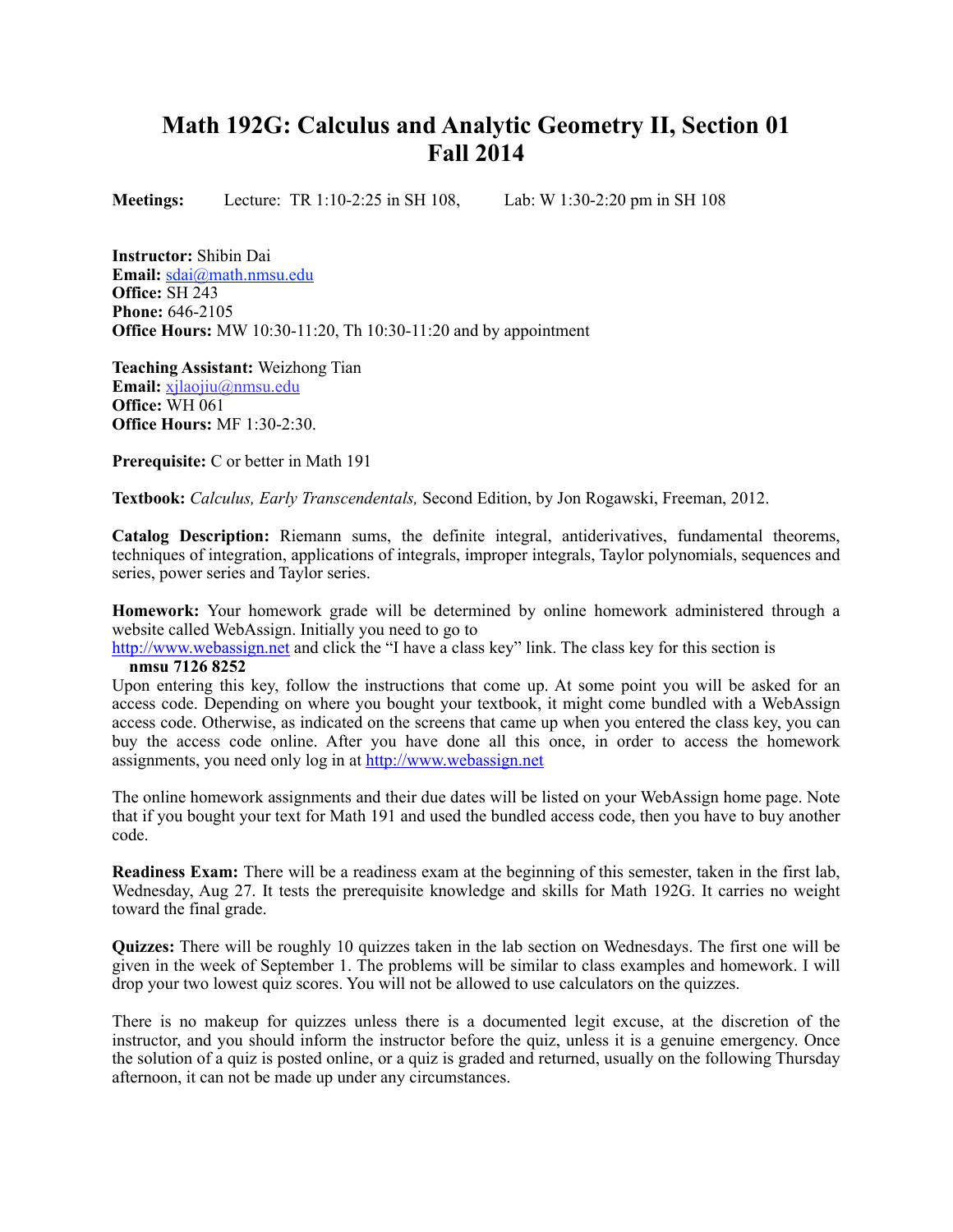**Extra Help:** It is best to come to office hours or make an appointment when you have trouble. But the department also provides assistance from graduate students in WH 101. A schedule will be placed on the door of that room.

**Exams:** There will be a total of three common exams, including the final. The first two exams will be given in the evening from **7:00–8:30 PM** on **Thursday, October 2** and **Thursday, November 13**. The comprehensive final exam will be held on **Tuesday, December 9, 3:30–5:30**. The location for each exam will be announced later. Note that all sections of this course meet at these scheduled exam times. The use of calculators on the exams is prohibited.

You are expected to take the Thursday evening exams at the times listed above unless you have a legitimate reason to miss. The only allowed excuses for a makeup are documented illnesses or university sponsored events. A scheduled makeup of each exam will be held **4:00-5:30** on the Friday following each regularly scheduled Thursday evening exam: **October 3** and **November 14**. In general, students who miss the Thursday exams for excusable reasons will be expected to attend the Friday makeup time.

**You must inform me as soon as you know you will have difficulty attending a scheduled exam. Except in the case of a genuine emergency, this should occur BEFORE the exam is given. Permission to take the makeup exam is NOT automatic, and students who need to do so must make arrangements ahead of time. Once an exam is graded and returned, it cannot be made up under any circumstances.**

**Grades:**

| Homework   | 15%    |
|------------|--------|
| Quizzes    | 20%    |
| Exam 1     | 20%    |
| Exam 2     | 20%    |
| Final Exam | $25\%$ |

**Letter grade cutoffs:** A: 90-100 B: 80-90 C: 70-80 D: 60-70 F: <60

**Course Content:** We will cover portions of chapters 5, 6, 7, 8, and 10 of the textbook. Below is a rough calendar of the course.

| <b>Date</b>  | <b>Sections</b> | <b>Topics</b>                                             |
|--------------|-----------------|-----------------------------------------------------------|
| 08/21        | 4.9             | Antiderivatives                                           |
| 08/26, 08/28 | 5.1, 5.2        | Definite integrals                                        |
| 09/02, 09/04 | 5.3, 5.4        | Labor Day $(9/1)$ , Fundamental Theorem of Calculus       |
| 09/09, 09/11 | 5.5, 5.6        | Net or total change, substitution                         |
| 09/16, 09/18 | 5.7, 6.1        | further transcendental functions, Area between two curves |
| 09/23, 09/25 | 6.2, 6.3        | Average value, volume, Volumes of revolution,             |
| 09/30, 10/02 | 6.4, Review     | The method of cylindrical shells, EXAM 1 (7:00-8:30 pm)   |
| 10/07, 10/09 | 6.5, 7.1        | Work and Energy, integration by parts                     |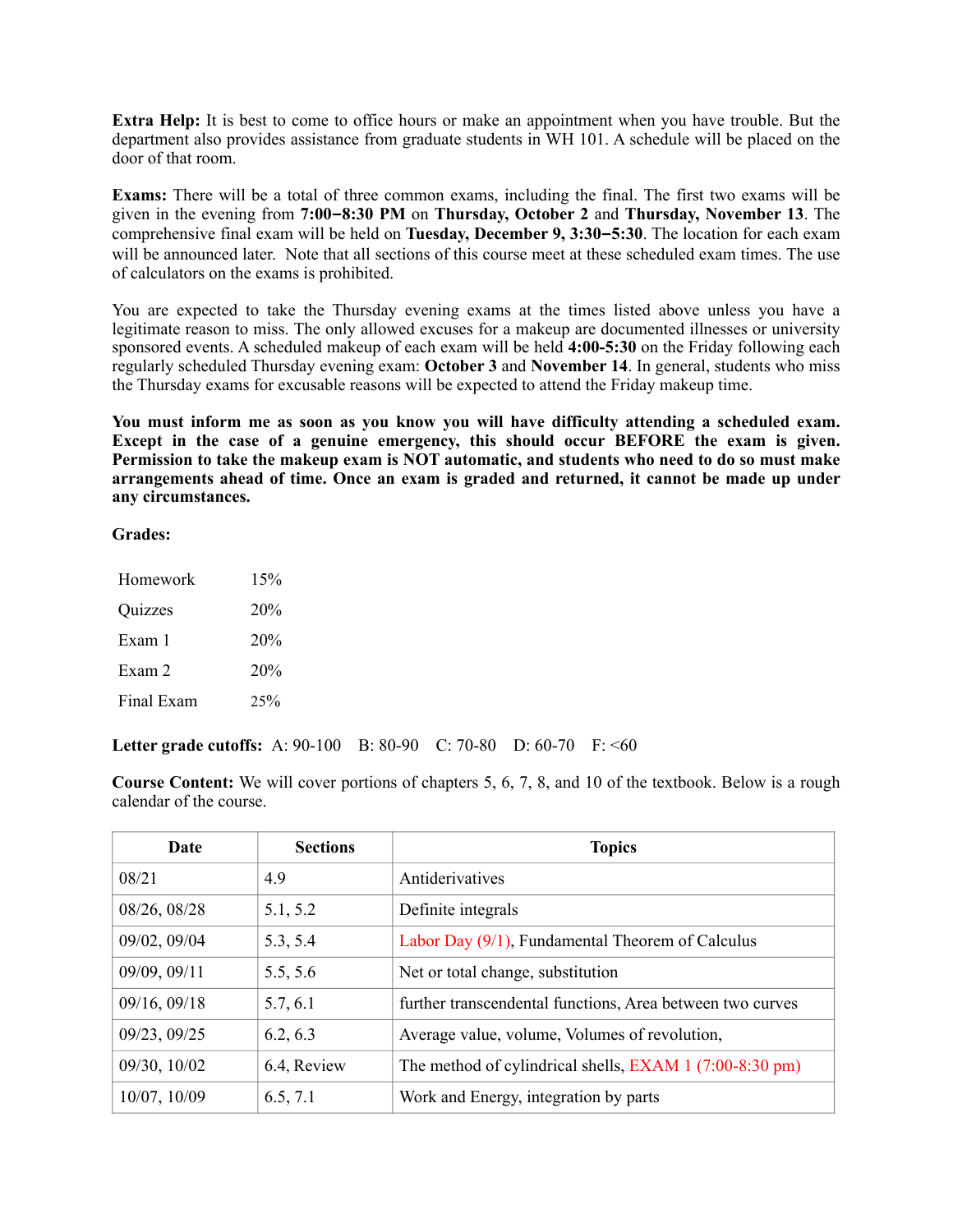| $10/14$ , $10/16$ | 7.1, 7.2         | Integration by parts, trigonometric integrals         |
|-------------------|------------------|-------------------------------------------------------|
| $10/21$ , $10/23$ | 7.3, 7.6         | Trigonometric substitution, improper integrals        |
| $10/28$ , $10/30$ | 7.8, 8.4         | Numerical integration, Taylor polynomials             |
| $11/04$ , $11/06$ | 10.1, 10.2       | Sequences, infinite series                            |
| $11/11$ , $11/13$ | 10.3, Review     | Convergence of positive series, EXAM 2 (7:00-8:30 pm) |
| $11/18$ , $11/20$ | 10.4, 10.5, 10.6 | Convergence tests, power series                       |
| $11/24 - 11/28$   |                  | Thanksgiving holiday                                  |
| 12/02, 12/04      | 10.7, Review     | <b>Taylor Series</b>                                  |
| 12/09             |                  | FINAL EXAM (3:30-5:30 pm)                             |

**Withdrawals and Incompletes:** You have the primary responsibility for withdrawing from the course. **The last day to drop with a "W" is Tuesday, October 21th.** Under university policy, the grade of **I** (incomplete) is given for passable work that could not be completed due to circumstances beyond the student's control. The I grade should not be used to avoid a student receiving a D or F grade.

## **Important Notes:**

- You are expected to attend every class and show up on time.
- Announcements and grading will be communicated to you through Canvas. Access your Canvas account regularly.
- At the end of the final examination, the course is over, and there are no more opportunities to submit additional work.
- I will not compose extra credit assignments for students who want to try to compensate for poor results in another component of the course.

**Plagiarism:** Plagiarism is using another person's work without acknowledgment, making it appear to be one's own. Intentional and unintentional instances of plagiarism are considered instances of academic misconduct and are subject to disciplinary action such as failure on the assignment, failure of the course or dismissal from the university. The NMSU Library has more information and help on how to avoid plagiarism at <http://lib.nmsu.edu/plagiarism/>

**Disabilities and Discrimination:** Section 504 of the Rehabilitation Act of 1973 and the Americans with Disabilities Act (ADA) cover issues relating to disability and accommodations. If a student has questions or needs an accommodation in the classroom (all medical information is treated confidentially), contact:

Trudy Luken Student Accessibility Services (SAS) - Corbett Center, Rm. 244 Phone: 646.6840 E-mail: sas@nmsu.edu Website: [www.nmsu.edu/~ssd/](http://www.nmsu.edu/~ssd/)

NMSU policy prohibits discrimination on the basis of age, ancestry, color, disability, gender identity, genetic information, national origin, race, religion, retaliation, serious medical condition, sex, sexual orientation, spousal affiliation and protected veterans status. Furthermore, Title IX prohibits sex discrimination to include sexual misconduct, sexual violence, sexual harassment and retaliation. For more information on discrimination issues, Title IX or NMSU's complaint process contact:

Gerard Nevarez or Agustin Diaz